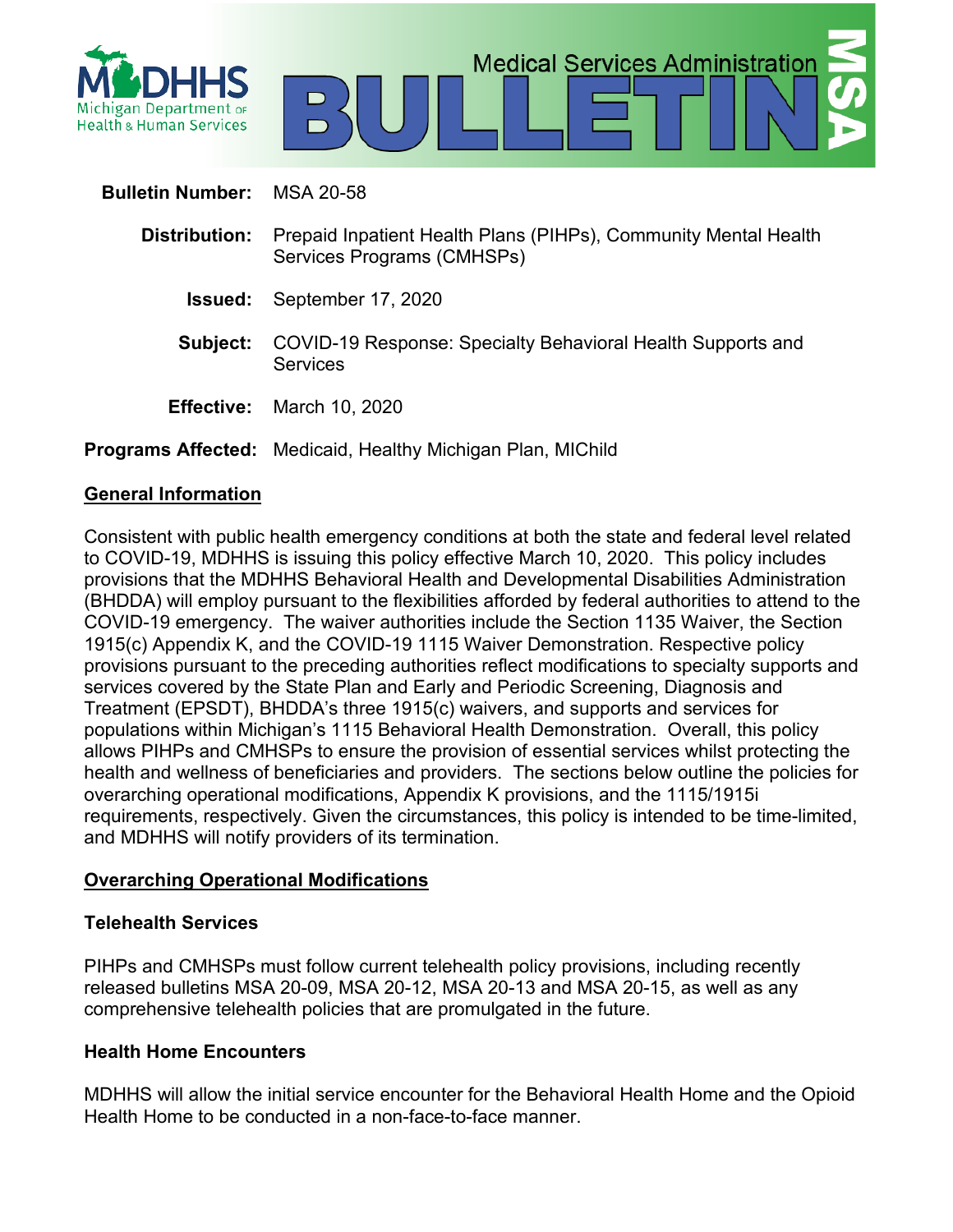## **Person-Centered Plans/Individual Plans of Service (IPOS)**

The PIHP will ensure the person-centered service plan is modified to allow for additional supports and/or services to respond to the COVID-19 pandemic. In addition, the PIHP will extend pre-existing person-centered service plans and their amendments.  For required inperson visits for case management/supports coordination and provider assessment/monitoring activities, MDHHS expanded telehealth options as described in Bulletin MSA 20-12. The specificity of such services, including amount, duration, and scope, will be appended as soon as possible, but no later than 30 days to ensure that the specific service is delineated accordingly to the date it was rendered. The Care Coordinator must submit the request for additional supports/services no later than 30 days from the date the service begins. The PIHP/CMHSP may contact beneficiaries or their authorized representatives telephonically, using telehealth or other available technology as appropriate.

Providers must ensure beneficiary privacy and security for any information shared via telephonic, telehealth, and video technology in accordance with (HIPAA). Pursuant to federal HIPAA COVID-19 emergency flexibilities, the state will allow for verbal or e-mail approval to authorize and commence services while awaiting the written or electronic signed document dated the day of the meeting due to COVID-19 emergency. For individuals who are unable to receive services authorized in the person-centered service plan due to current Executive Orders such as social distancing and visitation, MDHHS will allow services to be furnished on a less than monthly basis in lieu of requiring the provision of at least one waiver service monthly.

### **Payment to Support Acute Care**

Payment will be temporarily allowed to support waiver beneficiaries in acute care or short-term institutional settings for personal, community living, behavioral and communication supports (e.g., services to promote Activities of Daily Living (ADL) and Instrumental Activities of Daily Living (IADL)) pursuant to the following:

- The PIHP identified that no other alternatives are available, and an institution or hospital is the only setting that service may be offered to meet a beneficiary's health and safety needs.
- Waiver services provided will not be duplicative of hospital or short-term institutional services provided in those settings.

### **Behavioral Health 1915(c) Appendix K Waiver**

Appendix K is a standalone appendix approved as an amendment by the Centers for Medicare & Medicaid Services (CMS) for the behavioral health 1915(c) waivers: The Children's Waiver Program (CWP), the Waiver for Children with Serious Emotional Disturbances (SEDW), and the Habilitation Supports Waiver (HSW).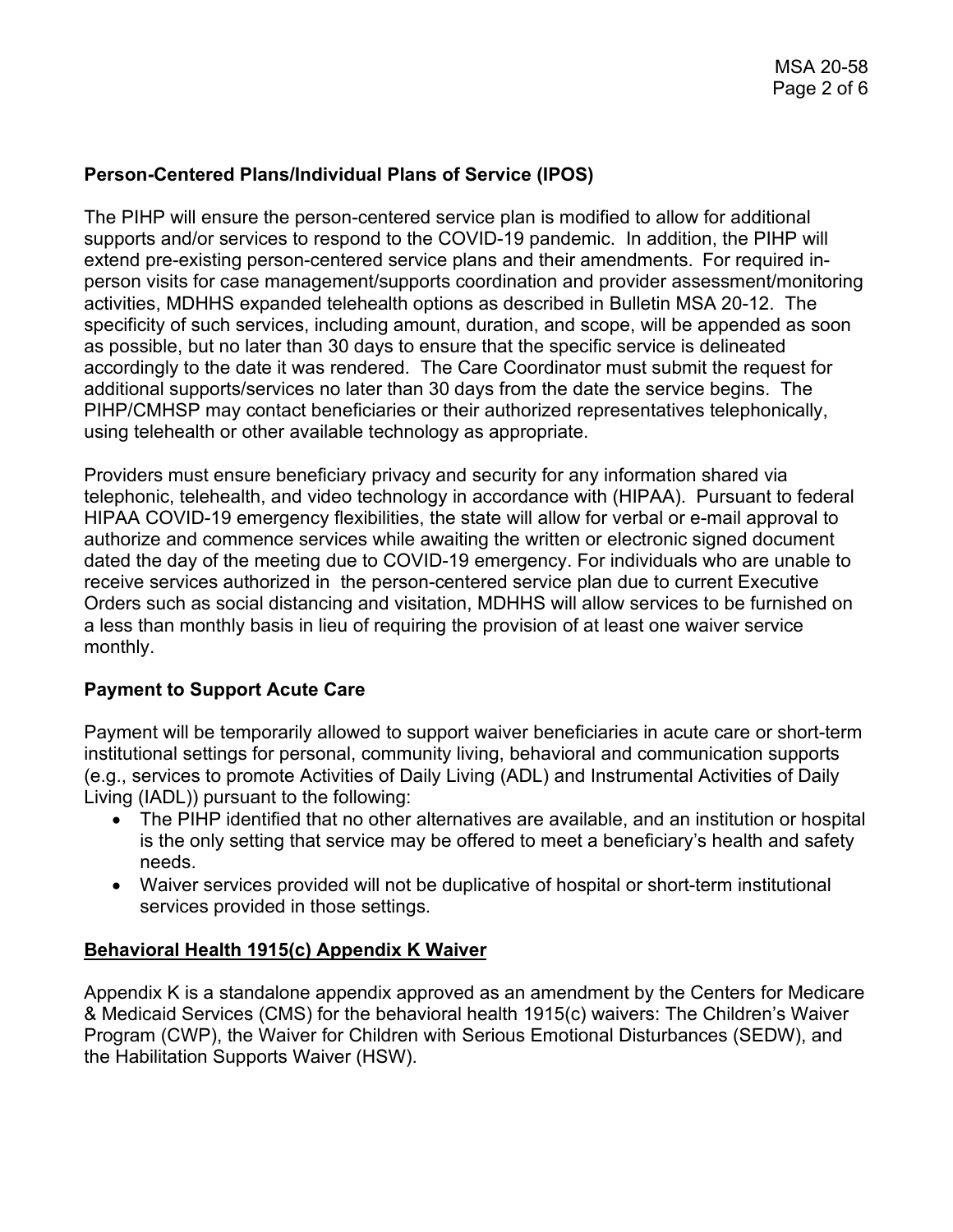## **Appendix K: Waiver Services Limits**

MDHHS will allow temporary service limitations to be exceeded for requirements regarding amount, duration, and prior authorization to address health and welfare issues presented by the COVID-19 emergency. Specific provisions by HSW, CWP, and SEDW include the following, respectively:

### A. Habilitation Supports Waiver (HSW)

- 1. Out-of-Home Non-Vocational Habilitation:
	- Allow for in-home non-vocational habilitation.
	- Temporarily remove the frequency of one or more days per week.
- 2. Private Duty Nursing (PDN):
	- Temporarily suspend 16 hour/day limit on PDN services when increased hours are medically necessary.
	- Temporarily allow PDN services to be provided without the beneficiary receiving at least one of the habilitative services through the waiver.
- 3. Non-family training:
	- Temporarily suspend the limit of up to four sessions per day, no more than 12 sessions per 90-day period, when increased sessions are needed in training new providers to provide Community Living Supports (CLS) and respite services.

### B. Children's Waiver Program (CWP)

- 1. Respite:
	- Temporarily suspend the 1152 hours limit on respite services per fiscal year when increased hours are medically necessary.
- 2. Enhanced Transportation:
	- Temporarily suspend the requirement of transportation being limited to local distances where local is defined as within the child's county or a bordering county.
- 3. Home Care Training, Family:
	- Temporarily suspend the limit of up to four sessions per day and no more than 12 sessions per 90-day period when increased sessions are needed in training the family.
- 4. Home Care Training, Non-Family:
	- Temporarily suspend the limit of up to four sessions per day and no more than 12 sessions per 90-day period when increased sessions are needed in training new providers.
- C. Children with Serious Emotional Disturbances Waiver (SEDW)
	- 1. Respite:
		- Temporarily suspend the limit of 1248 units per month on respite service when increased units are medically necessary.
	- 2. Community Living Supports:
		- Temporarily suspend the limit of 744 units per month when increased units are medically necessary.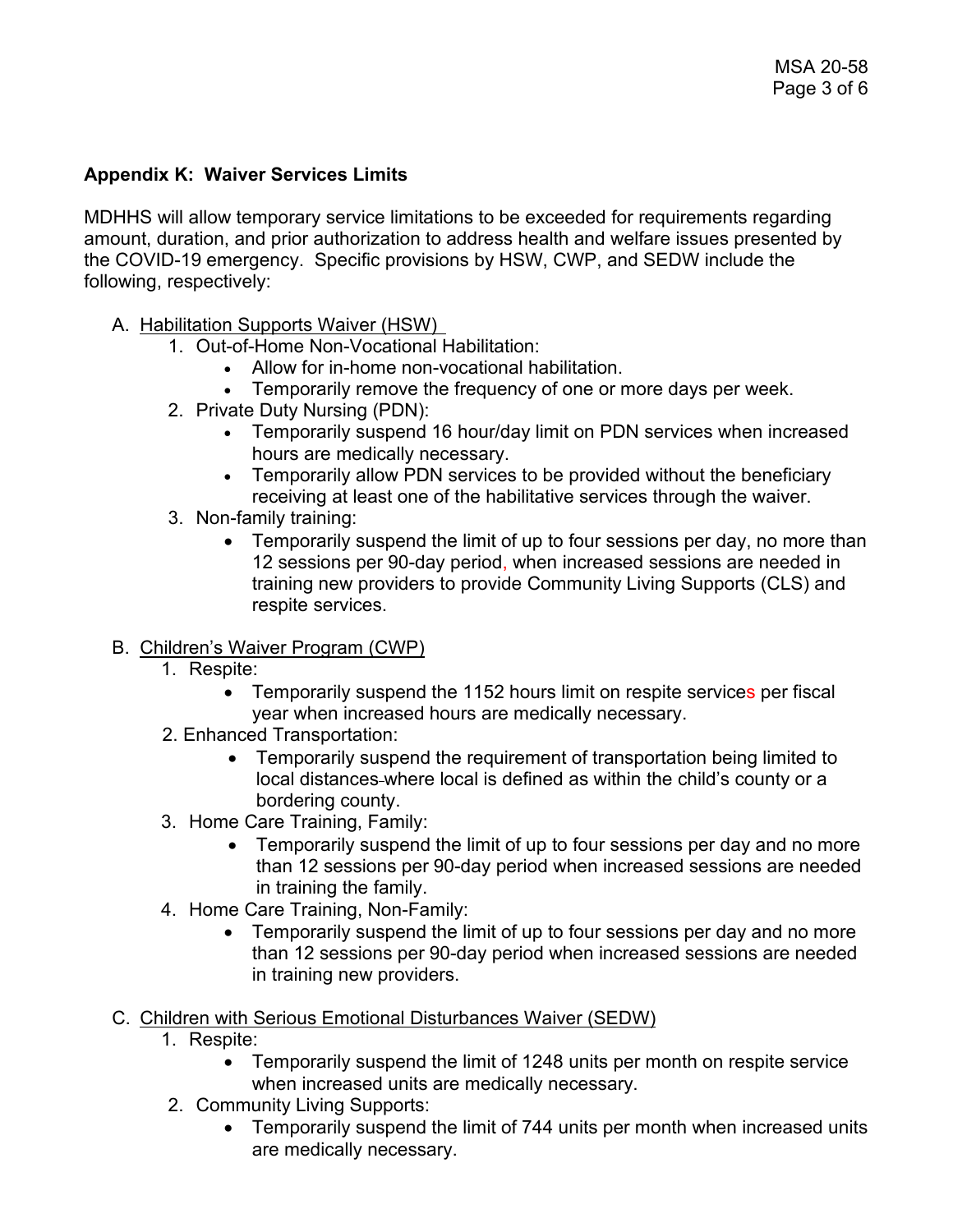- 3. Home Care Training, Family:
	- Temporarily suspend the limit of up to four sessions per month when increased sessions are needed in training the family.
- 4. Home Care Training, Non-Family:
	- Temporarily suspend the limit of up to four sessions per calendar month when increased sessions are needed in training new providers.

## **Appendix K: Service Setting**

MDHHS will expand service settings to allow services to be provided in the beneficiary's home or other alternate settings such as temporary hospitals/shelters/hotels/churches when the enrollee is displaced from their home because of quarantine or hospitalization, or when providers are unavailable due to illness or business closure. Respite services may be provided in the enrollee's home, the home of another trusted person, a licensed Adult Foster Care or Home for the Aged facilities, or other State-approved facilities. Respite does not include the cost of room and board in instances when the service is provided in the enrollee's home or in the home of another person.

## **Appendix K: Waiver Provider Qualifications**

MDHHS will extend the timelines of provider training requirements during the pandemic. However, Direct Support Professional (DSP) providers must still be age 18 or older, trained in universal precautions, be competent in completing required tasks, and be able to effectively communicate with the beneficiary. All required training must be completed as soon as possible once the state of emergency is over, but not to exceed the end date of Appendix K.

## **Appendix K: Processes for Level of Care Evaluations or Re-Evaluations**

MDHHS will extend annual Level of Care determinations that will expire during the effective period by one year past the original due date or for the duration of the approved Appendix K. Additionally, MDHHS will extend acceptance of waiver services in place of services in an Intermediate Care Facility for Individuals with Intellectual Disabilities (ICF/IID) setting beyond the typical 36 months if the consent expires during the effective period of the pandemic. The state will allow for verbal or e-mail approval to authorize and commence services, while awaiting the written or electronic signed document due to the COVID-19 emergency in accordance with HIPAA. An updated consent must be completed as soon as possible once the effective period ends. In addition, MDHHS will temporarily extend the timeline requirements for other requisite supporting documentation (e.g. individual educational plans (IEP) from schools, medical reports for health care office, etc.) needed for evaluation of level of care when the documents are unable to be acquired due to the COVID-19 emergency. Following the termination of the COVID-19 emergency, but not to exceed the end date of the Appendix K, all pertinent supporting documentation must be obtained as soon as feasible to properly validate information.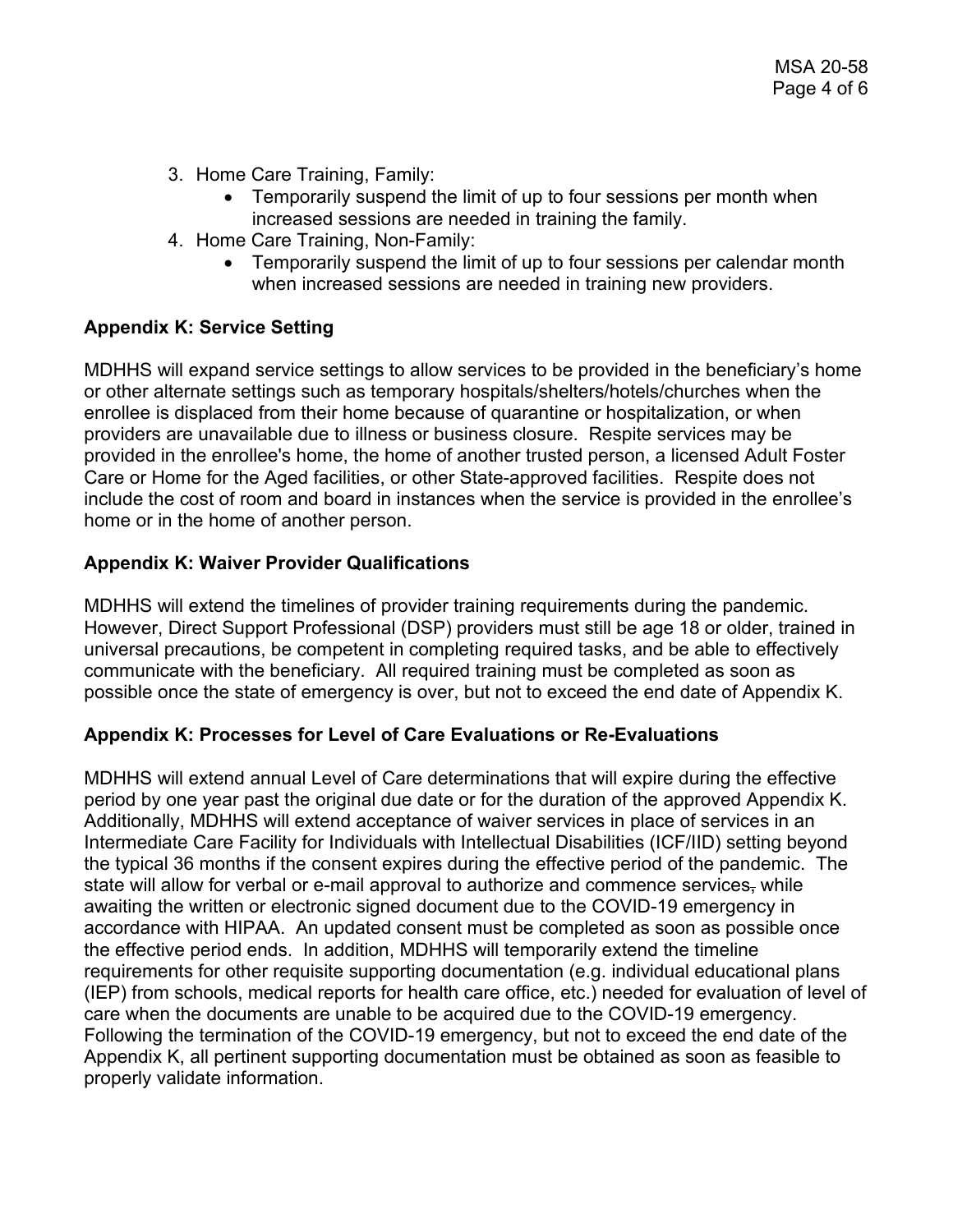## **Specialty Behavioral Health Populations within Michigan's 1115 Behavioral Health Demonstration (including the 1915(i) State Plan Services)**

(Note: this section is contingent upon the approval of Michigan's COVID-19 Emergency 1115 application and/or the approval of other applicable authorities for the pertinent populations.)

## **Specialty Populations Covered by State Plan or the EPSDT Behavioral Health Applied Behavioral Analysis (ABA) Benefit**

MDHHS will temporarily extend reassessments, re-evaluations, and prior authorizations for eligible beneficiaries enrolled in ABA services that will expire during the effective period by one year past the original due date. Specific provisions of this flexibility include the following:

- Extension of the level of service determination
- Suspension of annual re-evaluations
- Allow for virtual/remote meetings in lieu of face-to-face meetings to conduct evaluations, assessments, identified ABA services, and person-centered service planning
- Adjust prior approval/authorization elements approved in the state plan and suspend the prior authorization requirement for telehealth services

# **Behavior Technician (BT)/ABA Provider Qualifications**

MDHHS will suspend certain BT/ABA provider qualification requirements during the COVID-19 emergency. Specific provisions for these provider categories include the following:

- Behavior Technicians: BTs must be age 18 or older with minimum training required limited to universal precautions, competency for completing Behavior Analyst Certification Board (BACB) required tasks, and the ability to effectively communicate with the beneficiary. MDHHS will suspend the minimum clinical observation and direction (i.e., one hour of every 10 hours) of direct ABA treatment for BTs. Programspecific training requirements must be completed as soon as possible once the COVID-19 emergency period ends. The use of eligible individuals as alternative ABA staff resources must be recorded as a comment on the provider claim and in the beneficiary's record (e.g., Person-Centered Service Plan, Behavioral Plan of Care, etc.).
- Qualified Behavioral Health Professionals (QBHPs): MDHHS will suspend current standards for Behavioral Health Treatment supervisors, including a qualified Licensed Psychologist (LP), Limited License Psychologist (LLP), and master's prepared QBHPs that require certification as a Board Certified Behavioral Analysts (BCBAs) within two years of successfully completing their graduate coursework.

## **Institution for Mental Disease (IMD) Services for Beneficiaries with Serious Mental Illness (SMI)/Serious Emotional Disturbance (SED) for 30 Days**

MDHHS will temporarily cover services for beneficiaries residing in psychiatric hospitals and residential treatment settings classified as an IMD for up to 30 days. MDHHS will not cover the following:

- Room and board
- Services provided in a nursing home that qualify as an IMD